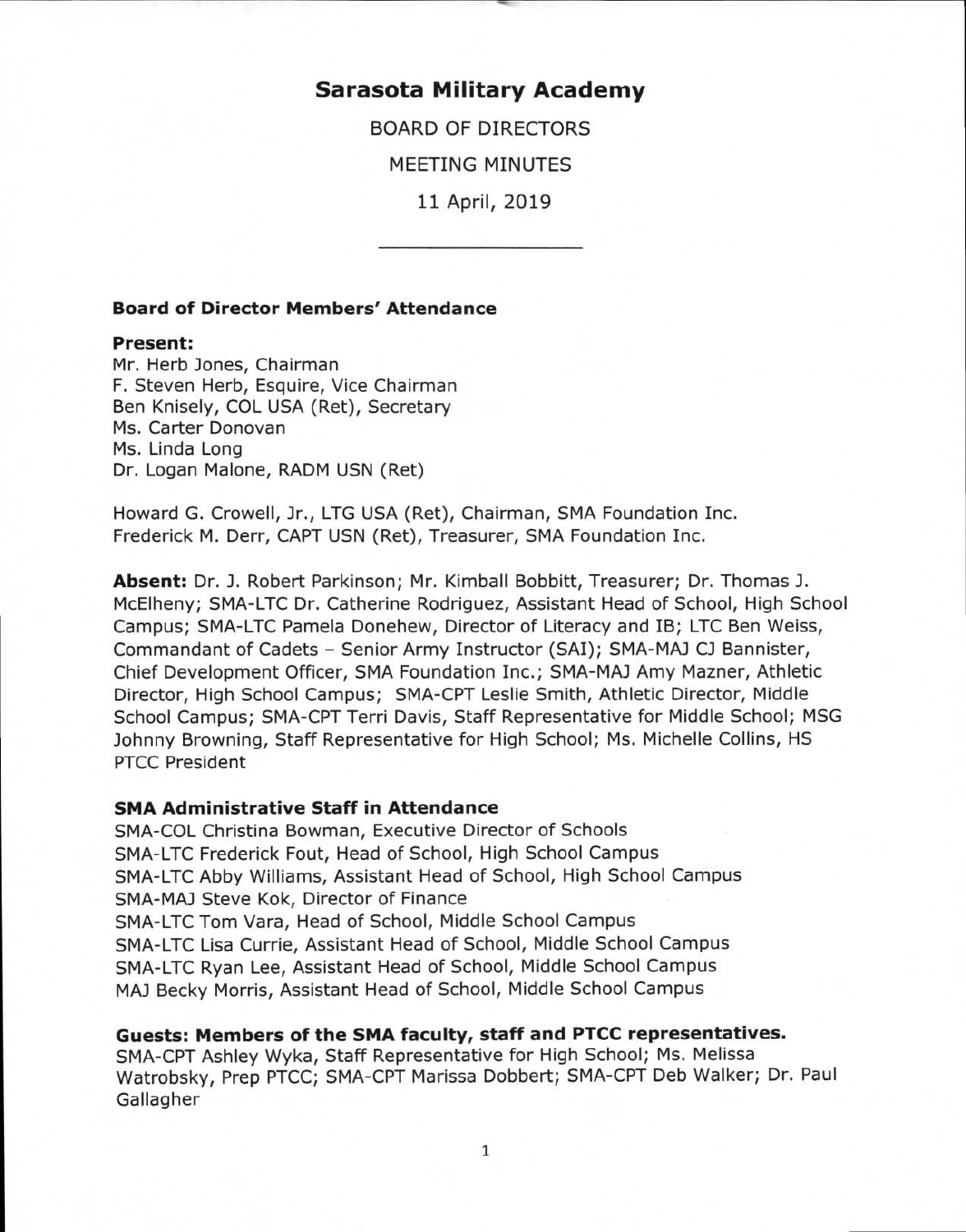Location: SMA Prep School campus. The chairman called the meeting to order at 4:35 pm.

SMA-LTC Tom Vara introduced SMA-CPT Deb Walker as our 2019 Excellence in Teaching Agriculture recipient for all of Florida and will be representing all middle schools in Florida at the national conference in Little Rock, AR. SMA-CPT Walker mentioned how she contacted the Florida organization, won the grant and developed the hydroponics in the prep garden.

SMA-LTC Vara introduced SMA-CPT Marissa Dobbert as the recipient of the 2019 Congressional Teacher Award. SMA-LTC Vara mentioned only two in Sarasota county were chosen with one being a charter school and that we've had winners four years in a row.

## **Motion to Approve the Minutes from the 14 March, 2019 meeting:**

COL Ben Knisely moved to motion for the approval of the 14 March, 2019 minutes; Mr. F. Steven Herb seconded the motion and the board unanimously approved.

**Executive Director of School Report:** SMA-COL Christina Bowman provided a read-ahead report. She discussed the enrollment numbers for next school year and how the number fluctuates daily. SMA-COL Bowman mentioned an email will be sent to the board members of both boards on renewing their Florida Sunshine certificate.

SMA-COL Bowman discussed the first step in creating a strategic plan is to compile information gathered from an anonymous survey. She stated that she will share with the board members as well as the consultant once it is completed. SMA-COL Bowman discussed SMA-LTC Pamela Donehew absence due to an unexpected surgery and introduced Dr. Paul Gallagher as an IB consultant with over twenty years' experience in the IB program with Riverview High School.

**HR Report:** SMA-COL Bowman discussed letters of intent will go out to staff and faculty soon. She mentioned the preliminary report from AdvancEd was very good with exceeding benchmarks in certain areas and will share the final report once received. The board discussed various ways in marketing the final AdvancEd report and was suggested to speak with Dr. Robert Parkinson. Chairman Herb Jones mentioned board attendance at both graduations.

**SMA Prep Head of School Report:** SMA-LTC Tom Vara provided a read-ahead report. He discussed current enrollment for the 2019/2020 school year and stated numbers are very good.

**SMA Prep Athletics Report:** SMA-CPT Leslie Smith provided a read-ahead report. SMA-LTC Vara announced golf is in full swing and is working with the high school to bring lacrosse to the prep as a club first and then eventually a sport.

**MYP:** SMA-LTC Lisa Currie provided a read-ahead report. She emphasized the suggestions AdvancEd gave is already part of the IB curriculum at the prep schoolwide. SMA-LTC Currie suggested IB as part of branding since the IB curriculum is becoming more mainstream with two middle schools interested in implementing an IB elementary school. She stated Dr. Gallagher is working on bringing IB training to the Sarasota and Manatee counties.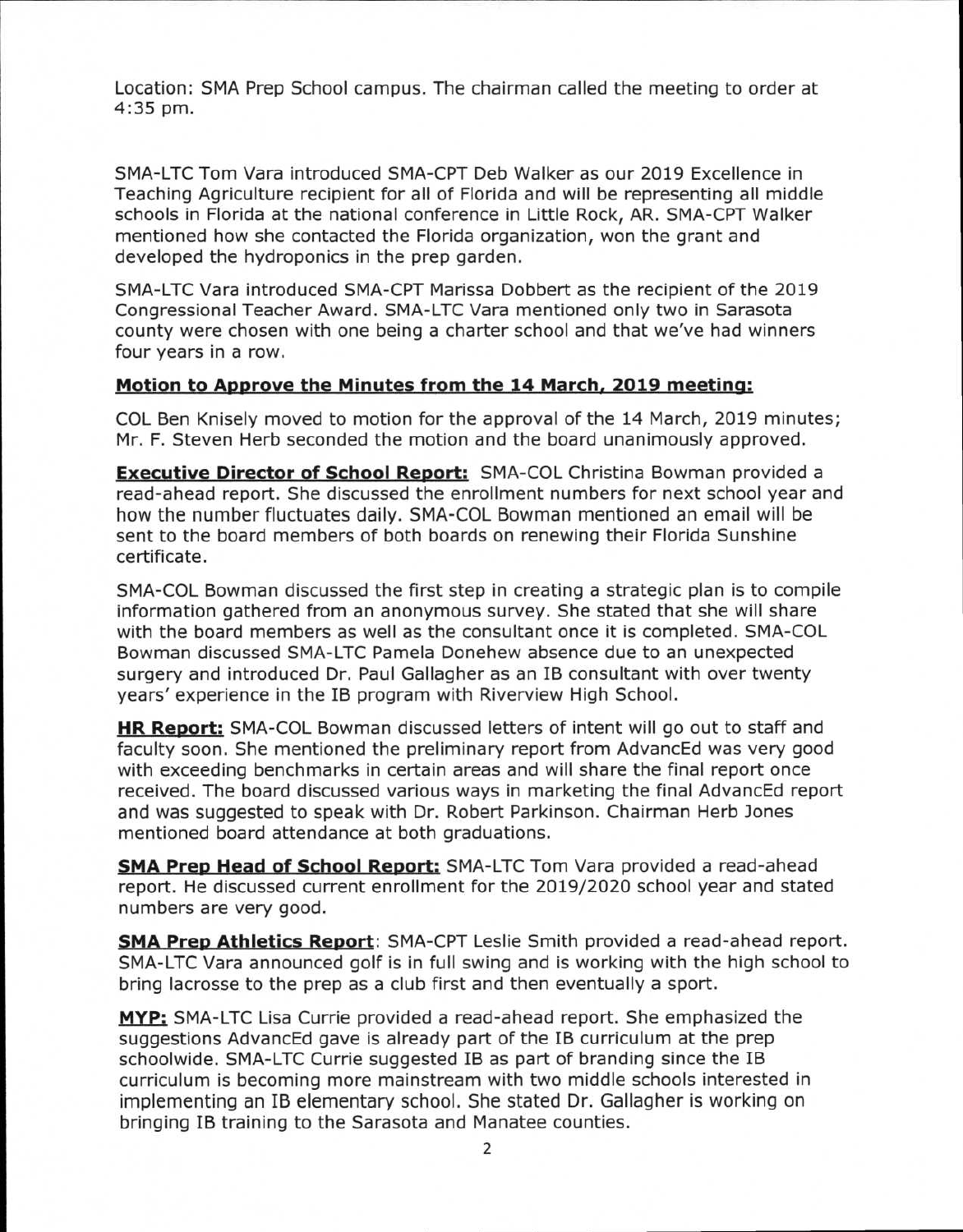**SMA Head of School Report:** SMA-LTC Fred Fout provided a read-ahead report. He discussed the current enrollment for the 2019/2020 school year and stated applications are increasing for upperclassmen. SMA-LTC Fout mentioned Odyssey of the Mind coming in fourth place at states by their structure holding the most weight and the documentary "Heroines in Arms" coming in first place at the Sarasota Film Festival.

SMA-LTC Fout discussed testing for EOCs and LEOCs are coming up in May and mentioned specific teachers volunteering their time on Saturday mornings for math boot camp as well as history lunch crunch with pizza. Ms. Carter Donovan inquired as to how these specific teachers who go over and beyond get recognized in which SMA-LTC Fout replied that the administration will award with over and beyond rewards as well as teacher spotlights posted in the blog and Facebook.

COL Knisely mentioned the ROTC Awards Ceremony being held on April  $30<sup>th</sup>$  and urges the board to attend. He inquired about next school years' Commandant in which SMA-LTC Fout replied that LTC Weiss will have that name shortly.

**SMA HS Athletics Report:** Athletic Director SMA-MAJ Amy Mazner provided a read-ahead report. SMA-COL Bowman stated that SMA-MAJ Mazner's goal is to have no pay to play within two years through efforts in crowdfunding and fundraising.

## **IB Report:** N/A

**SAI/Commandant's Report:** LTC Ben Weiss provided a read-ahead report.

## **Staff Representatives:** N/A

**Treasurer's Report:** SMA-MAJ Kok provided a read-ahead report. He discussed the budget and stated that enrollment is moving in the right direction. SMA-MAJ Kok discussed producing the enrollment number needed to cover expenses at the next board meeting

## **COL Knisely moved to motion for the approval of the financial report; Vice Chairman F. Steven Herb seconded the motion and the board unanimously approved.**

**PTCC Report:** Ms. Melissa Watrobsky stated the second book fair at the prep was well attended as well as the eighth grade semiformal and another grant was awarded.

**Foundation, Inc.:** SMA-MAJ CJ Bannister provided a read-ahead report.

## **Committee Reports:** N/A

**Chairman:** Chairman Jones stated that our message is getting out with increased efforts in PR and that the Recruit and Retention Committee continue with their efforts in increasing enrollment.

**Old Business:** COL Knisely inquired about the change in ranks for the heads of schools in which SMA-COL Bowman replied that it will be addressed over the summer and Chairman Jones agreed.

## **New Business:** N/A